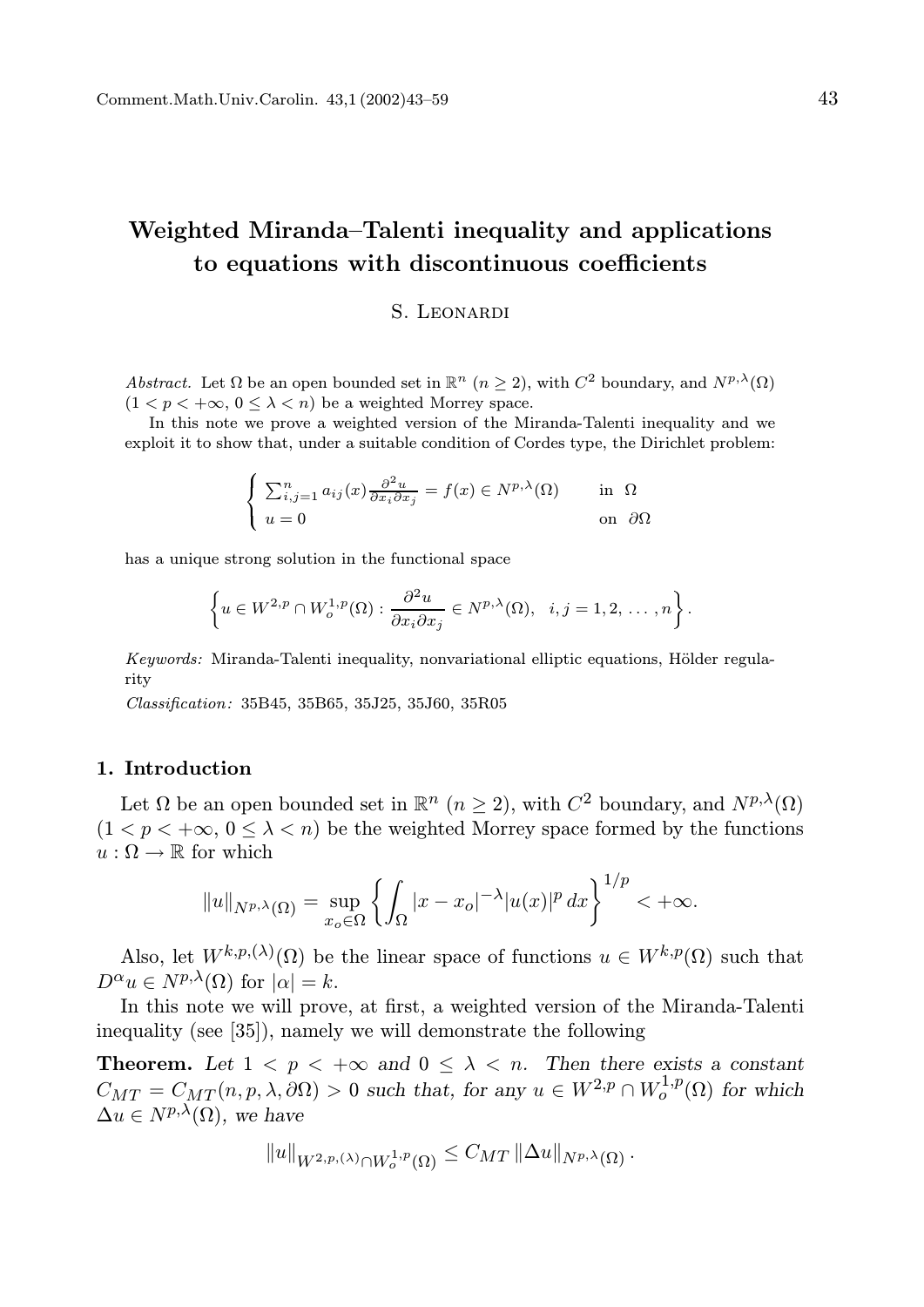Next, we exploit the previous result to show that, under a suitable condition of Cordes type, the Dirichlet problem:

$$
\begin{cases} \sum_{i,j=1}^{n} a_{ij}(x) \frac{\partial^2 u}{\partial x_i \partial x_j} = f(x) \in N^{p,\lambda}(\Omega) & \text{in } \Omega\\ u = 0 & \text{on } \partial\Omega \end{cases}
$$

has a unique strong solution in the functional space  $W^{2,p,(\lambda)} \cap W^{1,p}_o(\Omega)$ .

#### 2. Notations, assumptions, auxiliary results

In  $\mathbb{R}^n$   $(n \geq 2)$ , with a generic point  $x = (x_1, x_2, \ldots, x_n)$ , we shall denote by  $\Omega$ an open nonempty bounded set with  $C^2$ -boundary  $\partial\Omega$  (<sup>1</sup>).

For  $\rho > 0$  we define

$$
B(x_0, \rho) = \{x \in \mathbb{R}^n : |x - x_0| < \rho\}
$$
\n
$$
\Omega(x_0, \rho) = \Omega \cap B(x_0, \rho).
$$

If  $u \in L^1(A)$ , A being an open nonempty bounded set of  $\mathbb{R}^n$ , then we will set

$$
u_A = \frac{1}{|A|} \int_A u(x) \, dx \, (^2),
$$

if moreover  $u \in L^1(\mathbb{R}^n)$  we recall the definition of the Hardy-Littlewood maximal function

$$
M u(x) = \sup_{\rho > 0} u_{B(x,\rho)}.
$$

If  $\alpha = (\alpha_1, \alpha_2, \dots, \alpha_n)$  is a multiindex we set

$$
|\alpha| = \alpha_1 + \alpha_2 + \dots + \alpha_n, \quad D^{\alpha} = \frac{\partial^{|\alpha|}}{\partial x_1^{\alpha_1} \partial x_2^{\alpha_2} \dots \partial x_n^{\alpha_n}} \quad (3).
$$

Moreover let  $p \in ]1, +\infty[$  and  $\lambda \in [0, n[$  (<sup>1</sup>).

**Definition 2.1.** Let  $k \in \mathbb{N}$ . By  $W^{k,p}(\Omega)$  (respectively  $W^{k,p}_o(\Omega)$ ) we denote the closure of  $C^{\infty}(\Omega)$  (respectively  $C^{\infty}_o(\Omega)$ ) with respect to the norm

$$
||u||_{W^{k,p}(\Omega)} = ||u||_{L^p(\Omega)} + ||(\sum_{|\alpha|=k} |D^{\alpha}u|^2)^{1/2}||_{L^p(\Omega)}.
$$

 $<sup>1</sup>$  This hypothesis will always be implicitly used.</sup>

<sup>&</sup>lt;sup>2</sup> |A| is the *n*-dimensional Lebesgue measure of A.

<sup>&</sup>lt;sup>3</sup> For the sake of simplicity we will denote the gradient  $(D^{\alpha}u)_{|\alpha|=1}$  by Du and the Hessian matrix  $(D^{\alpha}u)_{|\alpha|=2}$  by  $H(u)$ .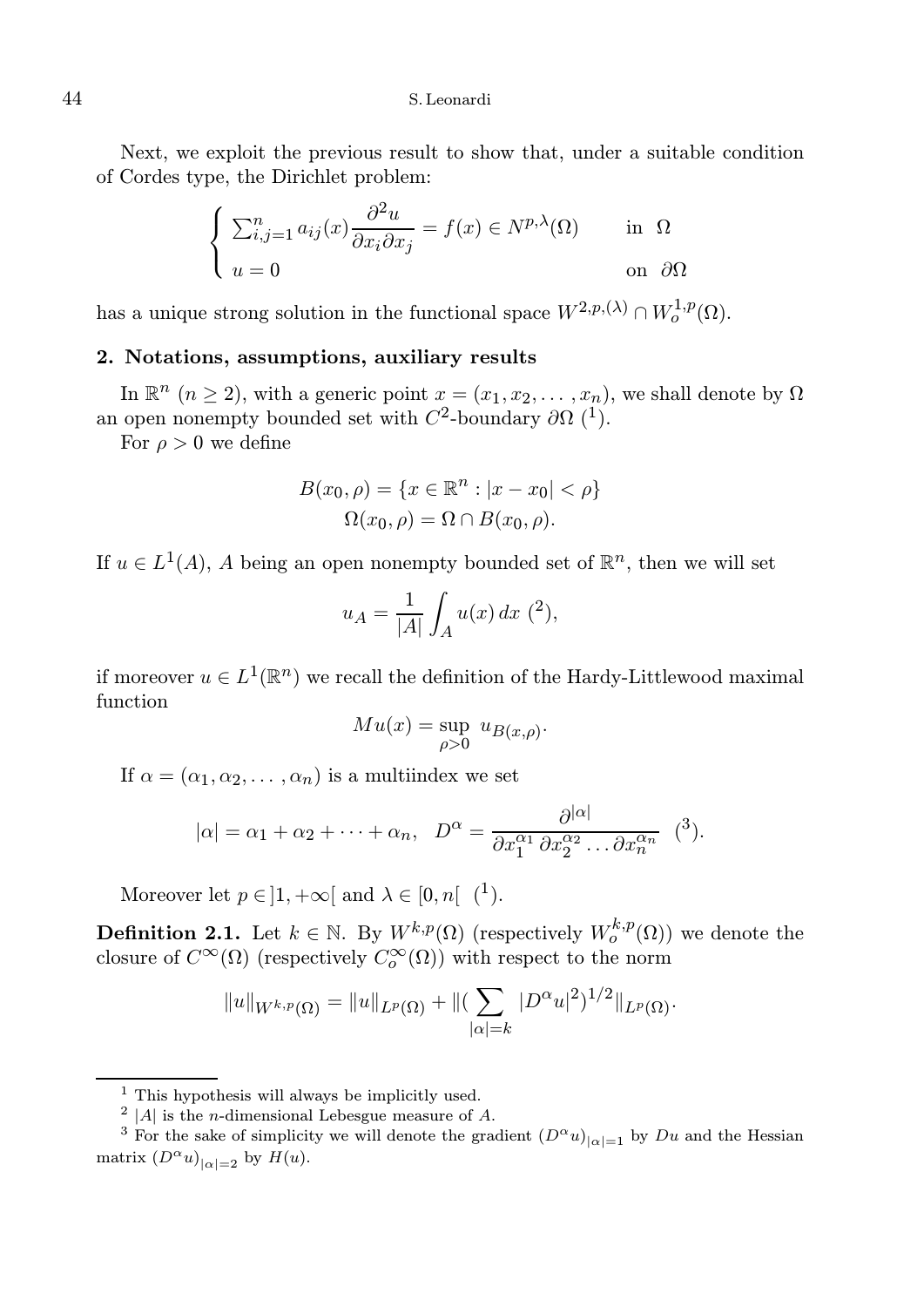**Definition 2.2** (Morrey's space). By  $L^{p,\lambda}(\Omega)$  we denote the linear space of functions  $u \in L^p(\Omega)$  such that

(1) 
$$
||u||_{L^{p,\lambda}(\Omega)} = \sup_{x_0 \in \Omega, \rho > 0} \left\{ \rho^{-\lambda} \int_{\Omega(x_0,\rho)} |u(x)|^p dx \right\}^{1/p} < +\infty.
$$

 $L^{p,\lambda}(\Omega)$  equipped with the norm (1) is a Banach space.

**Definition 2.3** (Weighted Morrey's space [27]). By  $N^{p,\lambda}(\Omega)$  we denote the linear space of functions  $u \in L^p(\Omega)$  such that

(2) 
$$
||u||_{N^{p,\lambda}(\Omega)} = \left\{\sup_{x_0 \in \Omega} \int_{\Omega} |x - x_0|^{-\lambda} |u|^p dx \right\}^{1/p} < +\infty.
$$

**Remark 2.1.** Fixed  $x_o \in \mathbb{R}^n$ , set

$$
\nu_{x_o}(x) = |x - x_o|^{-\lambda}.
$$

The weight  $\nu_{x_o}(x)$  satisfies the following properties:

- (i)  $\frac{1}{\nu_{x_0}(x)} \in L^{\infty}_{loc}(\mathbb{R}^n)$ ,
- (ii)  $\nu_{x_o}(x) \in L^1_{loc}(\mathbb{R}^n)$ ,
- (iii)  $\nu_{x_o}(x)$  is an A<sub>p</sub> (or Muckenhoupt) weight i.e.  $\nu_{x_o}(x)$  satisfies the condition

$$
\sup_{Q} \left( \frac{1}{|Q|} \int_{Q} \nu_{x_o}(x) \, dx \right) \left( \frac{1}{|Q|} \int_{Q} \nu_{x_o}(x)^{-\frac{1}{p-1}} \, dx \right)^{p-1} < +\infty
$$

where the supremum is taken over all cubes  $Q$  (see [37, Corollary 4.4, p. 236 and Proposition 3.2, p. 229]).

Properties (i), (ii) imply respectively that  $N^{p,\lambda}(\Omega)$  equipped with the norm (2) is a Banach space and that  $C_o^{\infty}(\Omega)$  is dense in  $N^{p,\lambda}(\Omega)$ .

**Proposition 2.1** ([22]). It holds

$$
N^{p,\lambda}(\Omega) \subset L^{p,\lambda}(\Omega).
$$

**Proposition 2.2** ([22]). If

$$
\frac{\lambda_2 - n}{p} \le \frac{\lambda_1 - n}{q} \,,
$$

with  $1 \leq p \leq q < \infty$ , then

$$
N^{q,\lambda_1}(\Omega) \subset N^{p,\lambda_2}(\Omega).
$$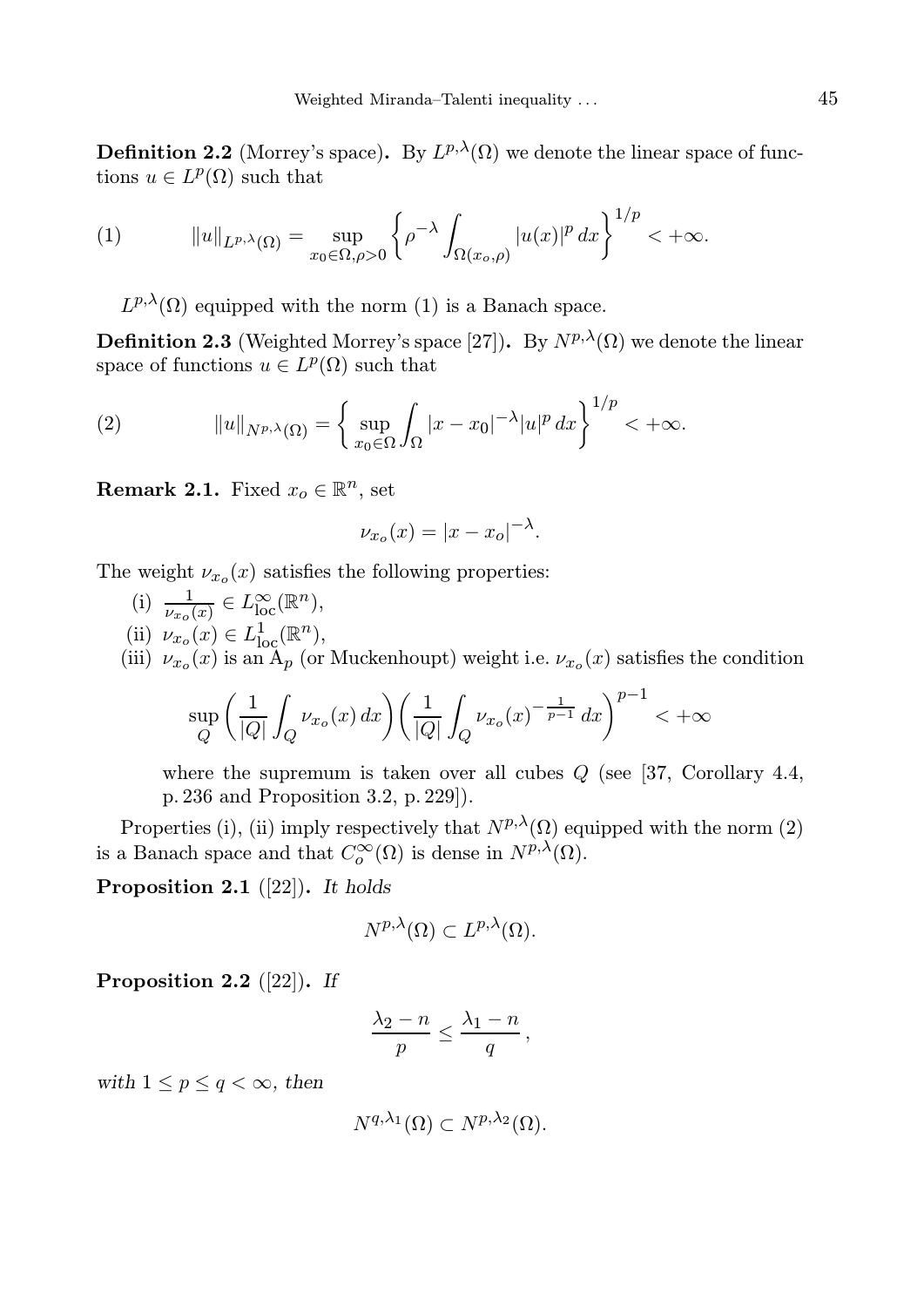**Definition 2.4.** By  $W^{k,p,(\lambda)}(\Omega)$  we denote the linear space of functions  $u \in$  $W^{k,p}(\Omega)$  such that  $D^{\alpha}u \in N^{p,\lambda}(\Omega)$  for  $|\alpha|=k$ .

 $W^{k,p,(\lambda)}(\Omega)$  equipped with the norm

(3) 
$$
||u||_{W^{k,p,(\lambda)}(\Omega)} = ||u||_{L^p(\Omega)} + ||(\sum_{|\alpha|=k} |D^{\alpha}u|^2)^{1/2}||_{N^{p,\lambda}(\Omega)}
$$

is a Banach space.

**Proposition 2.3** (Weighted Poincaré's inequality). Let  $u \in W^{1,p,(\lambda)}(\Omega)$ . Then there exists a constant  $C = C(n, p, \lambda, |\Omega|) > 0$  such that

$$
||u - u_{\Omega}||_{N^{p,\lambda}(\Omega)} \leq C||Du||_{N^{p,\lambda}(\Omega)}.
$$

PROOF: From Lemma 3.4 in [26] (see also [15, p. 162]) we deduce

(4) 
$$
|u(x) - u_{\Omega}| \le C(n) \int_{\Omega} |x - y|^{1 - n} |D u(y)| dy =: C(n) I(x)
$$
 a.a.  $x \in \Omega$ .

After extending  $Du$  to the whole  $\mathbb{R}^n$  by assuming  $Du = 0$  in  $\mathbb{R}^n \setminus \Omega$  we get

$$
I(x) \leq \int_{|x-y| \leq d_{\Omega}} |x-y|^{1-n} |D u(y)| dy
$$
  
\n
$$
\leq \sum_{j=0}^{+\infty} \int_{d_{\Omega}2^{-j-1} \leq |x-y| < d_{\Omega}2^{-j}} |x-y|^{1-n} |D u(y)| dy
$$
  
\n(5)  
\n
$$
\leq \sum_{j=0}^{+\infty} (d_{\Omega}2^{-j-1})^{1-n} \int_{|x-y| < d_{\Omega}2^{-j}} |D u(y)| dy
$$
  
\n
$$
\leq C(n, d_{\Omega}) M |D u(x)| \sum_{j=0}^{+\infty} 2^{-j}.
$$

The thesis now follows from the weighted norm estimate for the maximal function (see [24] or Theorem 1 from [9]) and Remark 2.1(iii); indeed we have

$$
||u - u_{\Omega}||_{N^{p,\lambda}(\Omega)} \leq C ||I||_{N^{p,\lambda}(\mathbb{R}^n)} \leq C ||Du||_{N^{p,\lambda}(\mathbb{R}^n)} = C ||Du||_{N^{p,\lambda}(\Omega)}.
$$

 $\Box$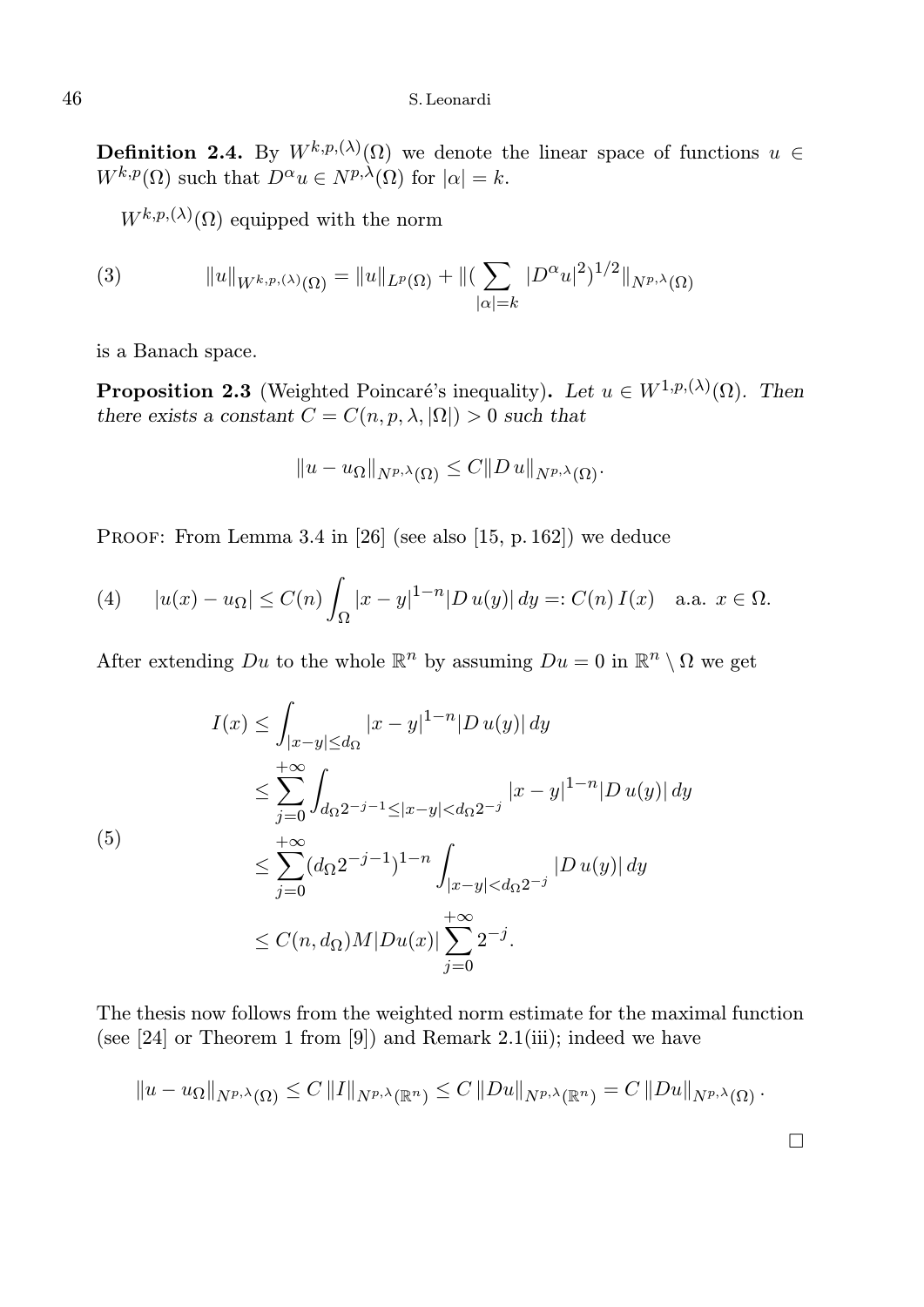**Proposition 2.4.** Let  $u \in W^{2,p,(\lambda)}(\Omega)$ . Then  $D^{\alpha}u \in N^{p,\lambda}(\Omega)$  for  $|\alpha| \leq 1$ .

PROOF: Poincaré's inequality gives

(6) 
$$
||Du - (Du)_{\Omega}||_{N^{p,\lambda}(\Omega)} \leq C(n,p,\lambda,|\Omega|) ||H(u)||_{N^{p,\lambda}(\Omega)}.
$$

On the other hand by Hölder's inequality and  $(6)$  we infer

$$
||Du||_{N^{p,\lambda}(\Omega)} \leq \left[ ||Du - (Du)_{\Omega}||_{N^{p,\lambda}(\Omega)} + |(Du)_{\Omega}|\sup_{x_o \in \Omega} \left(\int_{\Omega} |x - x_o|^{-\lambda} dx\right)^{1/p}\right]
$$
  
(7) 
$$
\leq C(n, p, \lambda, |\Omega|) \left( ||H(u)||_{N^{p,\lambda}(\Omega)} + ||Du||_{L^p(\Omega)}\right) < +\infty
$$

whence, using again Poincaré's inequality,

$$
||u||_{N^{p,\lambda}(\Omega)} \leq \left[ ||u - u_{\Omega}||_{N^{p,\lambda}(\Omega)} + |u_{\Omega}| \sup_{x_o \in \Omega} \left( \int_{\Omega} |x - x_o|^{-\lambda} dx \right)^{1/p} \right]
$$
  
\n
$$
\leq C(n, p, \lambda, |\Omega|) \left( ||Du||_{N^{p,\lambda}(\Omega)} + ||u||_{L^p(\Omega)} \right)
$$
  
\n
$$
\leq C(n, p, \lambda, |\Omega|) \left( ||H(u)||_{N^{p,\lambda}(\Omega)} + ||Du||_{L^p(\Omega)} + ||u||_{L^p(\Omega)} \right).
$$

A consequence of the above proposition is the following interpolation inequality. **Proposition 2.5.** Let  $u \in W^{2,p,(\lambda)}(\Omega)$ . Then for any  $\varepsilon > 0$  one has

(9) 
$$
||Du||_{N^{p,\lambda}(\Omega)} \leq C(\varepsilon) ||u||_{N^{p,\lambda}(\Omega)} + \varepsilon ||H(u)||_{N^{p,\lambda}(\Omega)}
$$

where  $C(\varepsilon) > 0$  is independent of u.

PROOF: It is enough to establish (9) for  $u \in C^2(\Omega)$ .

For  $y \in \Omega$  fixed, let us introduce radial and angular coordinates  $\rho = |x - y|$ ,  $\omega = \frac{x-y}{a}$  $\frac{-y}{\rho}$ .

Then we have for  $x \in \Omega$ ,

$$
Du(y) = Du(x) - \int_0^{\rho} D_r^2 u(y + r\omega) dr
$$

whence

$$
|Du(y)|^p \le 2^{p-1} \bigg[ |Du|^p dx + \bigg| \int_0^p D_r^2 u(y + r\omega) dr \bigg|^p \bigg].
$$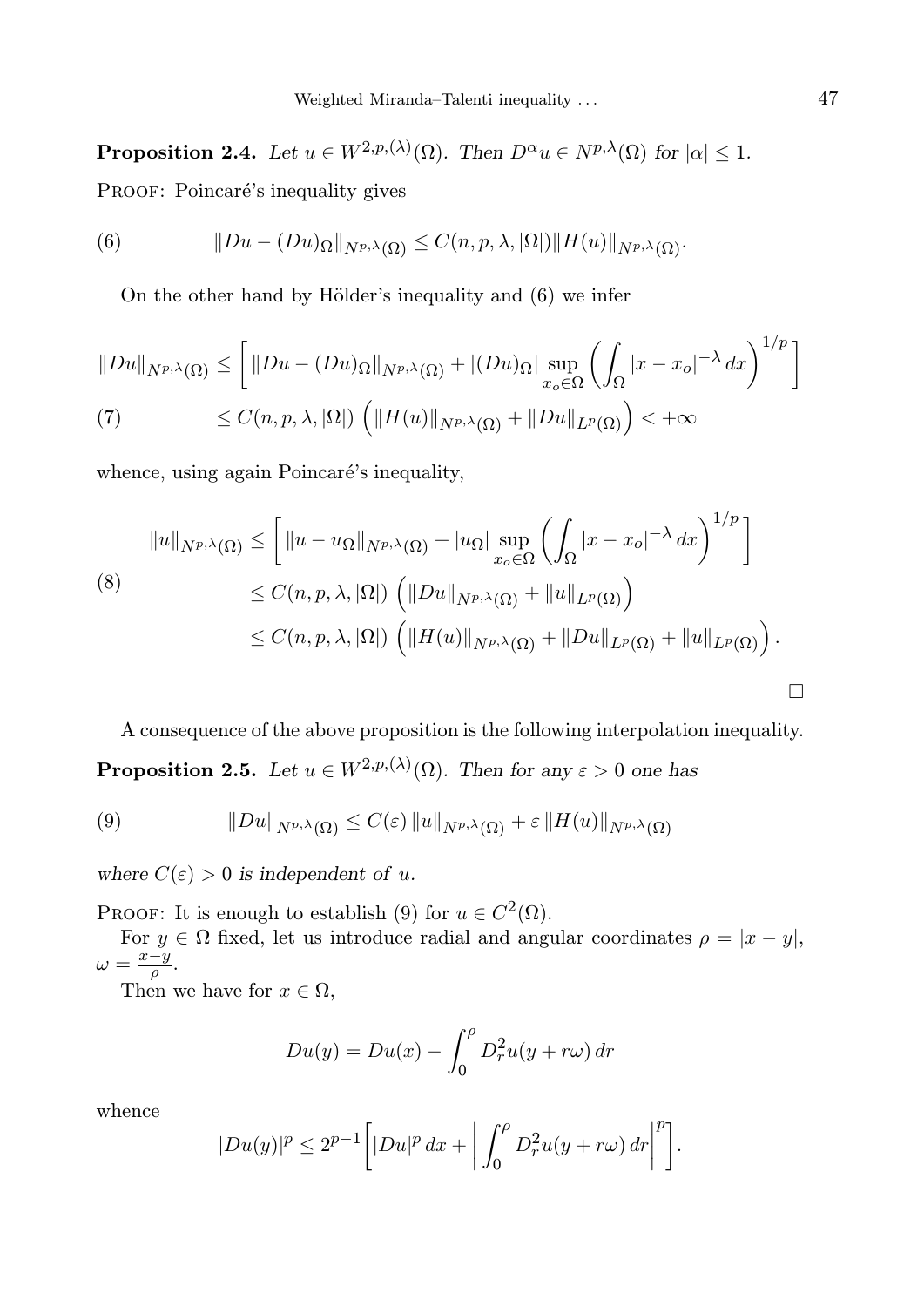Fixing  $\delta_o > 0$  and integrating with respect to x over  $\Omega(y, \delta_o)$  we obtain

$$
|Du(y)|^{p} \leq 2^{p-1}C(n)\delta_{o}^{-n} \Big[ \int_{\Omega} |Du|^{p} dx + \int_{\Omega(y,\delta_{o})} \Big| \int_{0}^{\rho} D_{r}^{2}u(y+r\omega) dr \Big|^{p} dx \Big] = 2^{p-1}C(n)\delta_{o}^{-n} \Big[ \int_{\Omega} |Du|^{p} dx + \int_{0}^{\delta_{o}} \int_{|\omega|=1} \Big| \int_{0}^{\rho} D_{r}^{2}u(y+r\omega) dr \Big|^{p} \rho^{n-1} d\omega d\rho \Big] = 2^{p-1}C(n)\delta_{o}^{-n} \Big[ \int_{\Omega} |Du|^{p} dx + \int_{0}^{\delta_{o}} \int_{|\omega|=1} \rho^{\lambda} \rho^{n-1-\lambda} \Big| \int_{0}^{\rho} D_{r}^{2}u(y+r\omega) dr \Big|^{p} d\omega d\rho \Big] \leq 2^{p-1}C(n)\delta_{o}^{-n} \Big[ \int_{\Omega} |Du|^{p} dx + \delta_{o}^{\lambda} \int_{0}^{\delta_{o}} \int_{|\omega|=1} \rho^{p-1} \rho^{n-1-\lambda} \int_{0}^{\rho} |D_{r}^{2}u(y+r\omega)|^{p} dr d\omega d\rho \Big] \leq 2^{p-1}C(n)\delta_{o}^{-n} \Big[ \int_{\Omega} |Du|^{p} dx + \delta_{o}^{\lambda+p} \int_{0}^{\delta_{o}} \int_{|\omega|=1} \rho^{n-1-\lambda} |D_{r}^{2}u(y+\rho\omega)|^{p} d\omega d\rho \Big] = 2^{p-1}C(n)\delta_{o}^{-n} \Big[ \int_{\Omega} |Du|^{p} dx + \delta_{o}^{\lambda+p} \int_{\Omega} |x-y|^{-\lambda} |H(u)|^{p} dx \Big] \leq 2^{p-1}C(n)\delta_{o}^{-n} \Big[ \int_{\Omega} |Du|^{p} dx + \delta_{o}^{\lambda+p} \int_{\Omega} |x-y|^{-\lambda} |H(u)|^{p} dx \Big] \leq 2^{p-1}C(n)\delta_{o}^{-n} \Big[ ||Du||^{p}_{L^{p}(\Omega)} + \delta_{o}^{\lambda+p} ||H(u)||^{p}_{N^{p,\lambda}(\Omega)} \Big].
$$

Multiplying both sides of (10) by  $|y - x_0|^{-\lambda}$  and integrating with respect to y over  $\Omega(x_o, \delta_o)$ , for fixed  $x_o \in \Omega$ , we get

$$
\int_{\Omega(x_o,\delta_o)} |Du(y)|^p |y - x_o|^{-\lambda} dy
$$
\n
$$
\leq C(n,p,\lambda)\delta_o^{-\lambda} \left[ \|Du\|_{L^p(\Omega)}^p + \delta_o^{\lambda+p} \|H(u)\|_{N^{p,\lambda}(\Omega)}^p \right]
$$

whence, using Theorem 7.28 from [15],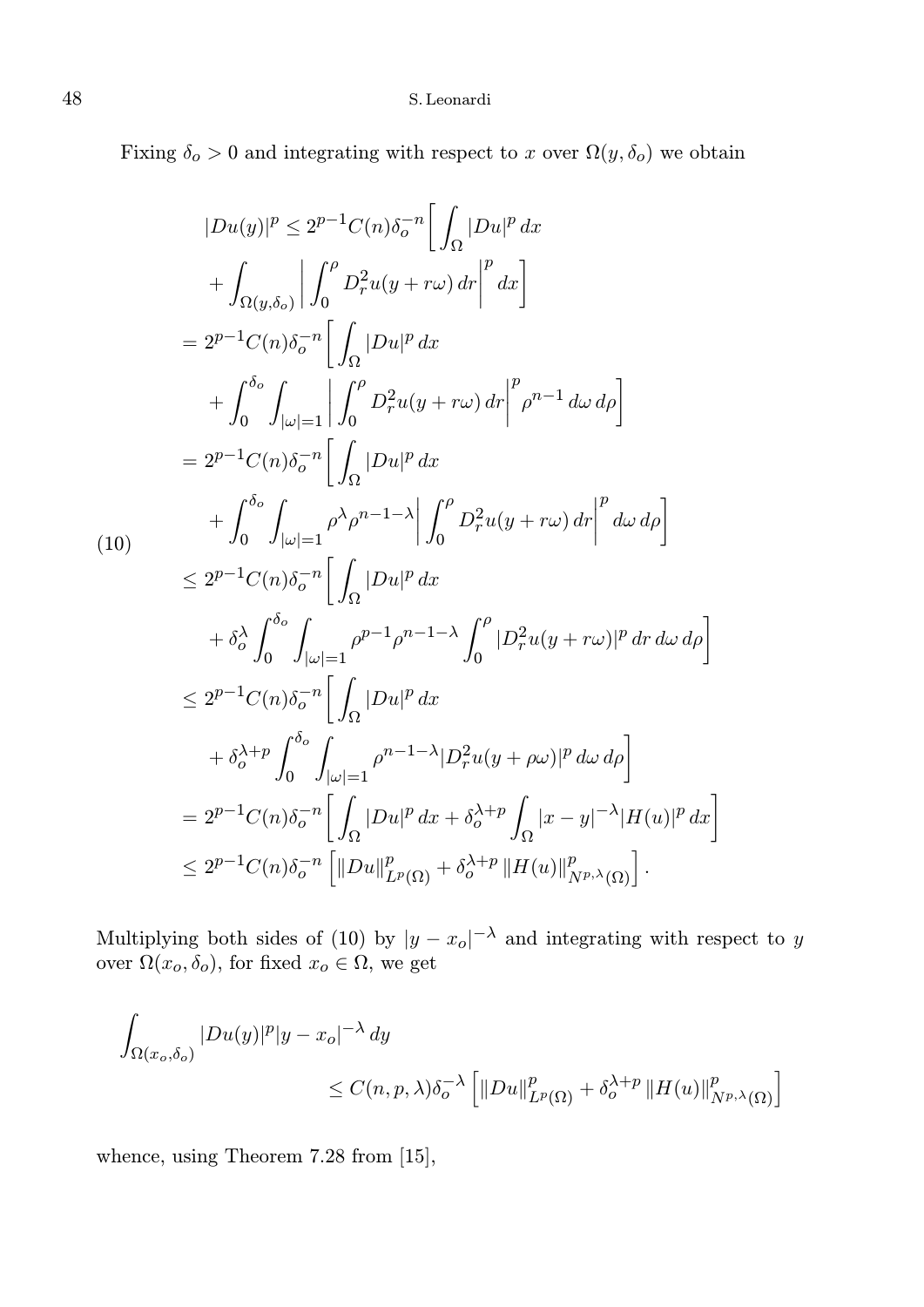$$
\sup_{\delta \leq \delta_o} \int_{\Omega(x_o,\delta)} |Du(y)|^p |y - x_o|^{-\lambda} dy
$$
\n(11) 
$$
\leq C(n, p, \lambda, |\Omega|) \left[ \delta_o^{-p-2\lambda} ||u||_{L^p(\Omega)}^p + \delta_o^p ||H(u)||_{L^p(\Omega)}^p + \delta_o^p ||H(u)||_{N^{p,\lambda}(\Omega)}^p \right]
$$
\n
$$
\leq C(n, p, \lambda, |\Omega|) \left[ \delta_o^{-p-2\lambda} ||u||_{N^{p,\lambda}(\Omega)}^p + \delta_o^p ||H(u)||_{N^{p,\lambda}(\Omega)}^p \right].
$$

The thesis now follows from the equivalence of norms as in [20, p. 25].  $\Box$ 

#### 3. Weighted Miranda-Talenti inequality

Before proving a weighted version of the Miranda-Talenti inequality we will premise some useful propositions.

**Proposition 3.1.** Let  $u \in W_o^{2,p}(\Omega)$  such that  $\Delta u \in N^{p,\lambda}(\Omega)$ . Then  $H(u) \in$  $N^{p,\lambda}(\Omega)$  and there exists a constant  $C = C(n, p, \lambda) > 0$  such that

(12) 
$$
||H(u)||_{N^{p,\lambda}(\Omega)} \leq C ||\Delta u||_{N^{p,\lambda}(\Omega)}.
$$

PROOF: We will proceed as in the proof of Proposition 3, p. 57 from [32].

Denoted by  $R_i(v)$ ,  $j = 1, \ldots, n$ , the j-th Riesz transform of a function  $v \in$  $C_o^2(\mathbb{R}^n)$  (see [32, pp. 57 and 68]). By a density argument and Theorem 3, p. 39 from [32] we get the identity

(13) 
$$
H(u) = -R_i(R_j(\Delta u)), \quad \forall u \in W_o^{2,p}(\Omega).
$$

If we now extend  $\Delta u$  to the whole  $\mathbb{R}^n$  by setting  $\Delta u = 0$  in  $\mathbb{R}^n \setminus \Omega$ , the thesis is then an immediate consequence of (13), the properties of the kernel of the Riesz transform (see also [34, pp. 220 and 243]) and the weighted  $L^p$  inequality from [9, p. 244] (see also [25] and [31]).

Namely we have

$$
||H(u)||_{N^{p,\lambda}(\Omega)} \leq C ||\Delta u||_{N^{p,\lambda}(\mathbb{R}^n)} = C ||\Delta u||_{N^{p,\lambda}(\Omega)}.
$$

The above proposition allows us to prove the following interior estimate.

**Theorem 3.1.** Let  $u \in W^{2,p}(\Omega)$  such that  $\Delta u \in N^{p,\lambda}(\Omega)$ . Then, for any domains  $\Omega' \subset\subset \Omega'' \subset\subset \Omega$ ,  $H(u) \in N^{p,\lambda}(\Omega')$  and there exists a constant  $C =$  $C(n, p, \lambda, \text{dist}(\Omega', \partial \Omega'')) > 0$  such that

(14) 
$$
||H(u)||_{N^{p,\lambda}(\Omega')} \leq C \left( ||u||_{N^{p,\lambda}(\Omega'')} + ||\Delta u||_{N^{p,\lambda}(\Omega)} \right).
$$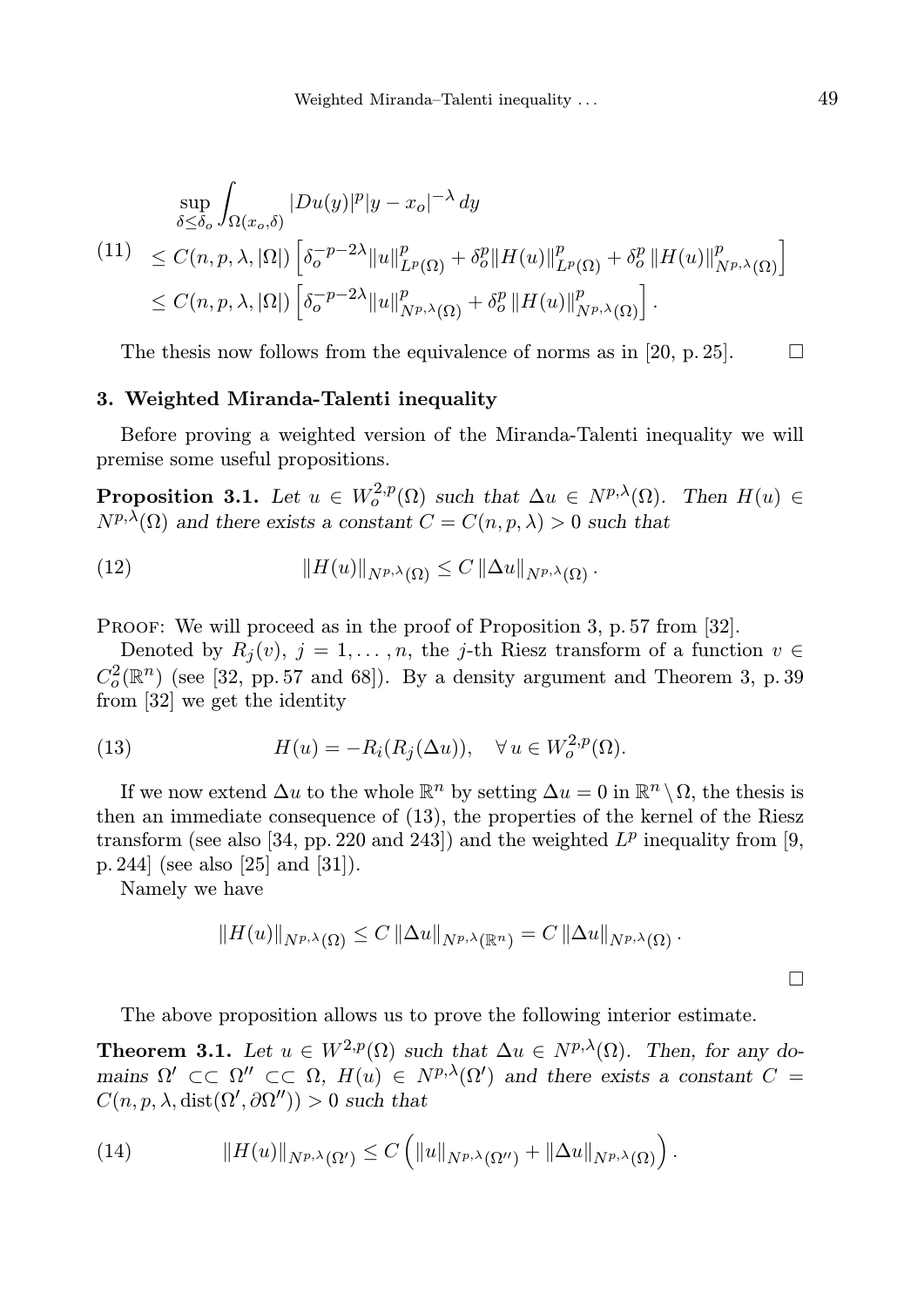PROOF: Suppose  $0 < \lambda < n$  (if  $\lambda = 0$  see e.g. Theorem 9.11 from [15]).

Let  $\Omega' \subset\subset \Omega'' \subset\subset \Omega$ ,  $0 < R \leq \text{dist}(\Omega', \partial \Omega'')$ ; set  $B_R \equiv B(y_o, R)$ ,  $y_o \in \overline{\Omega'}$  and, for  $\sigma \in ]0,1[$ , let us introduce a cutoff function  $\eta \in C_o^2(B_R)$  satisfying

$$
0 \leq \eta \leq 1, \ \forall x \in B_R
$$
  
\n
$$
\eta = 1 \text{ in } B_{\sigma R}
$$
  
\n
$$
\eta = 0 \text{ for } |x - y_o| \geq \sigma' R, \ \sigma' = \frac{1 + \sigma}{2}
$$
  
\n
$$
|D\eta| \leq \frac{4}{(1 - \sigma)R}, \ |H(\eta)| \leq \frac{16}{(1 - \sigma)^2 R^2}.
$$

Then, if  $v = \eta u$  we also have  $v \in W_0^{2,p}(B_R)$ . We want to prove that  $\Delta v \in$  $N^{p,\lambda}(B_R)$ .

As a matter of fact, being  $u \in W^{2,p}(\Omega)$ , one obtains  $u, Du \in N^{p,\mu}(\Omega)$  for some  $\mu > 0$  (<sup>4</sup>). Thus, since  $\Delta u \in N^{p,\lambda}(\Omega)$  it follows  $\Delta v \in N^{p,\mu}(B_R)$  for some  $\mu \in ]0, \lambda].$ 

Let us suppose  $\mu \in ]0, \lambda[$ .

In this case the previous observations together with Proposition 3.1 imply  $H(v) \in N^{p,\mu}(B_R)$  and thus  $H(u) \in N^{p,\mu}(B_{\sigma R}), \mu \in ]0,\lambda[$ .

Starting now from the fact that  $u \in W^{2,p,(\mu)}(B_{\sigma R})$  and repeating the above argument we get  $u, Du \in N^{p,\mu_1}(B_{\sigma R})$ , for some  $\mu_1 \in [\mu, \lambda]$  (<sup>4</sup>), and  $\Delta v \in$  $N^{p,\mu_1}(B_R)$ .

If still  $\mu_1 \neq \lambda$  we iterate a finite number of times the previous procedure up obtaining  $\Delta v \in N^{p,\lambda}(B_R)$ .

Thus another application of Proposition 3.1 gives

$$
H(v) \in N^{p,\lambda}(B_R) \Rightarrow H(u) \in N^{p,\lambda}(B_{\sigma R})
$$

and

(15)  
\n
$$
||H(u)||_{N^{p,\lambda}(B_{\sigma R})} = ||H(v)||_{N^{p,\lambda}(B_R)} \leq C ||\Delta v||_{N^{p,\lambda}(B_R)}
$$
\n
$$
\leq C \left[ \frac{1}{(1-\sigma)^2 R^2} ||u||_{N^{p,\lambda}(B_R)} + \frac{1}{(1-\sigma)R} ||Du||_{N^{p,\lambda}(B_{\sigma'R})} + ||\Delta u||_{N^{p,\lambda}(B_R)} \right].
$$

Proceeding now as in the proof of Theorem 9.11 from [15] and taking into account Proposition 2.5, we then obtain, for  $\sigma = 1/2$ ,

$$
||H(u)||_{N^{p,\lambda}(B_{R/2})} \leq \frac{C}{R^2} \left[ ||u||_{N^{p,\lambda}(B_R)} + R^2 ||\Delta u||_{N^{p,\lambda}(B_R)} \right].
$$

 $4$  Using Sobolev and Hölder inequalities and Proposition 2.2.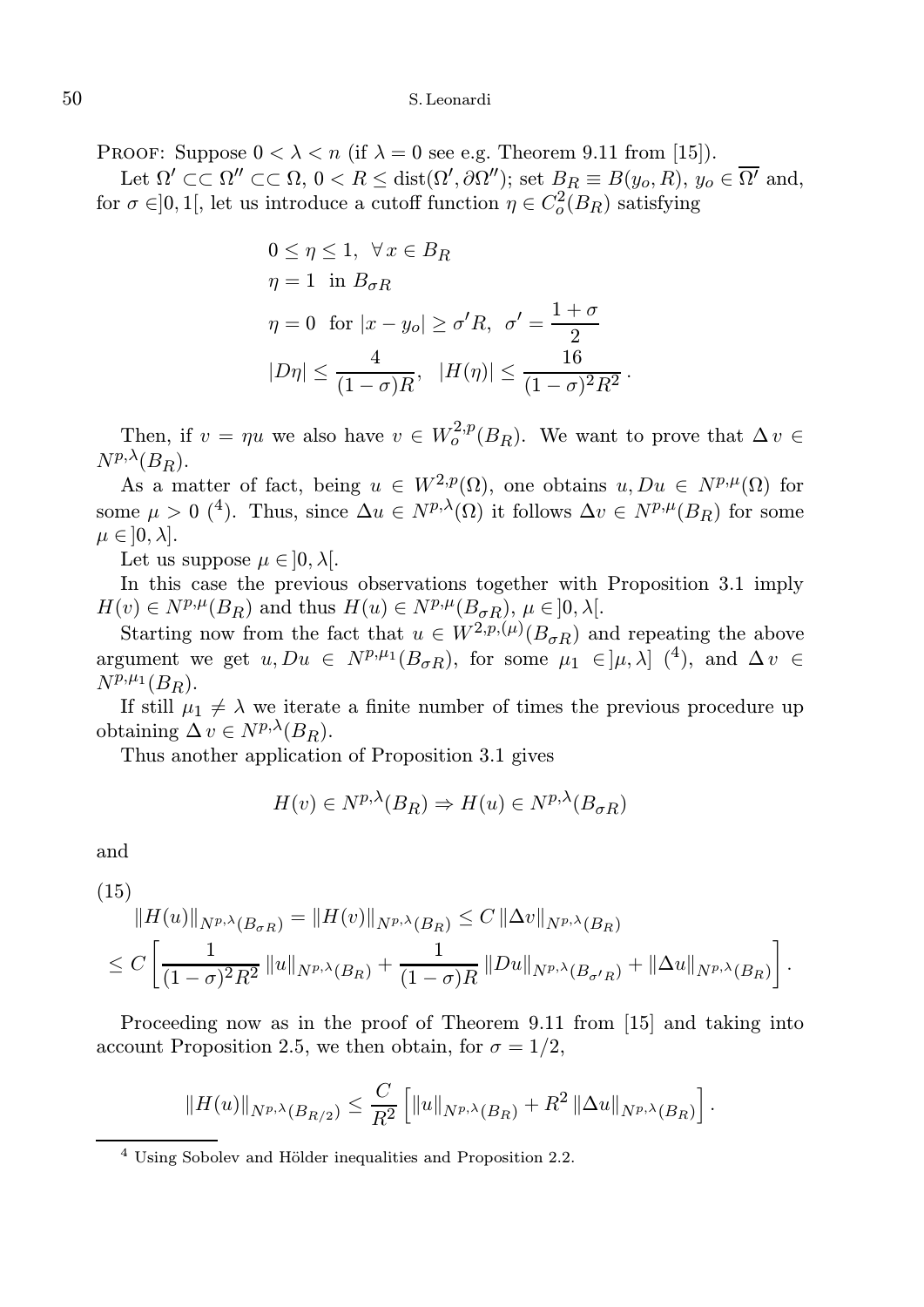The required estimate follows once more from the above one by covering  $\Omega'$ with a finite number of balls of radius  $R/2$ .

In order to extend Theorem 3.1 to the boundary  $\partial\Omega$  we first consider the case of a flat boundary portion.

If  $y_o \equiv (y_{o1}, \ldots, y_{on-1}, 0)$ , we set

$$
B_R^+ = (B(y_0, R))^+ = B(y_0, R) \cap \mathbb{R}^n_+
$$
  
=  $B(y_0, R) \cap \{x = (x', x_n) \in \mathbb{R}^n : x_n > 0\}.$ 

**Proposition 3.2.** Let  $u \in W^{2,p}(B_1^+), u = 0$  on  $B_1 \cap \partial \mathbb{R}^n_+$ , such that  $\Delta u \in$  $N^{p,\lambda}(B_1^+)$ . Then, for every  $R \in ]0,1[$ ,  $H(u) \in N^{p,\lambda}(B_R^+)$  and there exists a constant  $C = C(n, p, \lambda) > 0$  such that

(16) 
$$
||H(u)||_{N^{p,\lambda}(B_R^+)} \leq C \left[ ||u||_{N^{p,\lambda}(B_1^+)} + ||\Delta u||_{N^{p,\lambda}(B_1^+)} \right].
$$

PROOF: We extend u and the weight  $\nu_{x_0}(x) = |x - x_0|^{-\lambda}, x_0 \in B_1^+$ , to all of  $B_1$ (see [2, Lemma IX.2]) by setting

$$
\tilde{\nu}_{x_o}(x',x_n) = \begin{cases}\n\nu_{x_o}(x',x_n) & \text{for } (x',x_n) \in B_1^+ \\
\nu_{x_o}(x',-x_n) & \text{for } (x',-x_n) \in B_1 \setminus B_1^+, \\
u(x',x_n) = \begin{cases}\nu(x',x_n) & \text{for } (x',x_n) \in B_1^+ \\
0 & \text{for } (x',x_n) \in B_1 \cap \partial \mathbb{R}_+^n \\
u(x',-x_n) & \text{for } (x',-x_n) \in B_1^+.\n\end{cases}\n\end{cases}
$$

It can be readily checked that the function  $\tilde{u} \in W^{2,p}(B_1)$  and moreover

$$
\|\Delta\tilde{u}\|_{N^{p,\lambda}(B_1)} \leq C\|\Delta u\|_{N^{p,\lambda}(B_1^+)} < +\infty.
$$

Arguing as in the previous theorem, for  $R \in ]0,1[$ , let us introduce a cutoff function  $\eta \in C_o^2(B_1)$  satisfying

$$
0 \le \eta \le 1, \quad \forall x \in B_1
$$
  
\n
$$
\eta = 1 \text{ in } B_R
$$
  
\n
$$
\eta = 0 \text{ for } |x - y_o| \ge R', \quad R' = \frac{1+R}{2}
$$
  
\n
$$
|D\eta| \le \frac{4}{(1-R)}, \quad |H(\eta)| \le \frac{16}{(1-R)^2}
$$

and consider the function  $v = \eta \tilde{u} \in W_0^{2,p}(B_1)$ .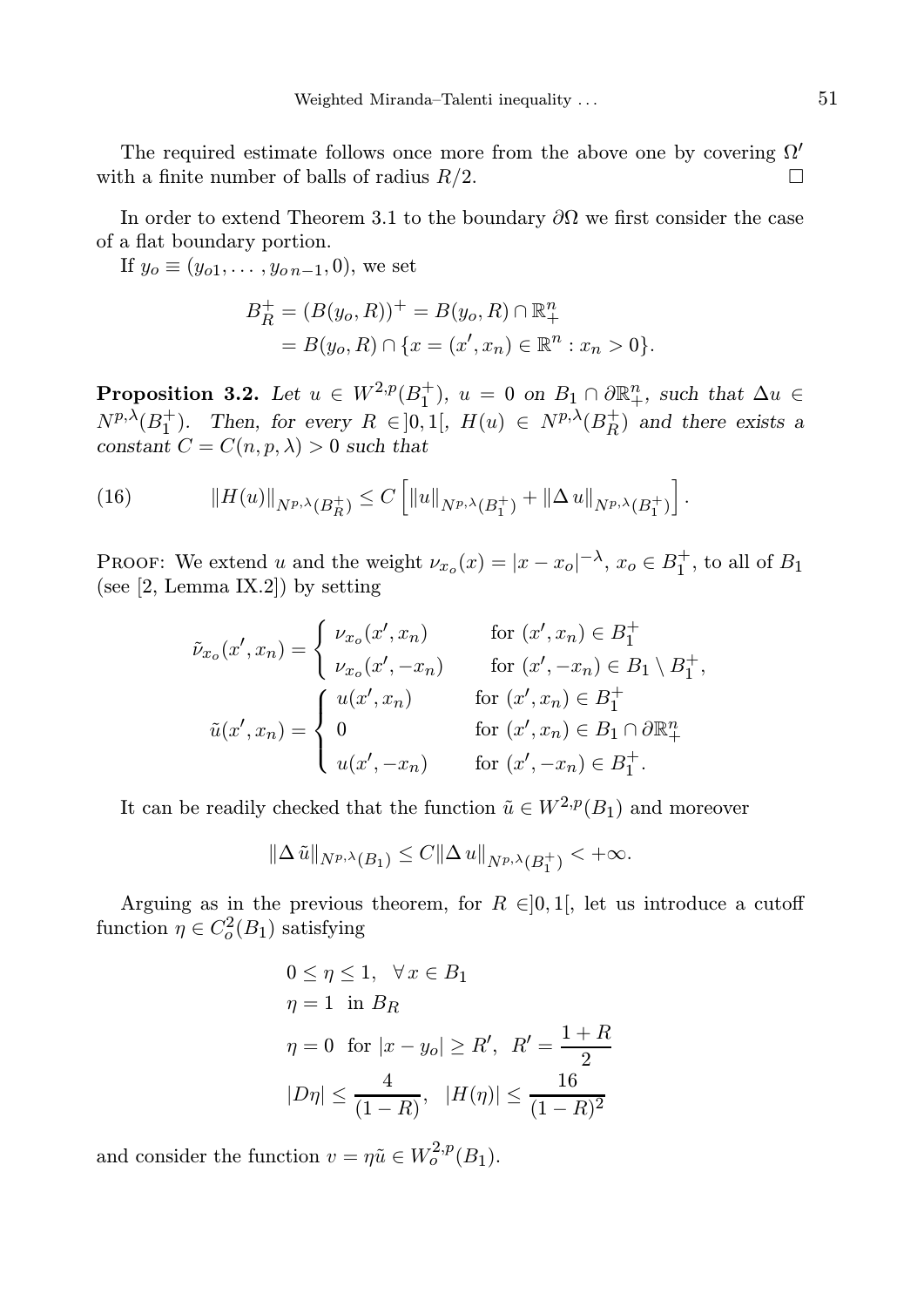Then, since  $\Delta v \in N^{p,\lambda}(B_1)$ , we have  $H(\tilde{u}) \in N^{p,\lambda}(B_R)$  and

$$
||H(\tilde{u})||_{N^{p,\lambda}(B_R)} \leq C \left[ ||\tilde{u}||_{N^{p,\lambda}(B_1)} + ||\Delta \tilde{u}||_{N^{p,\lambda}(B_1)} \right].
$$

The estimate (16) follows now in the standard way:

$$
||H(u)||_{N^{p,\lambda}(B_R^+)} \le ||H(\tilde{u})||_{N^{p,\lambda}(B_R)}
$$
  
\n
$$
\le C \left[ ||\tilde{u}||_{N^{p,\lambda}(B_1)} + ||\Delta \tilde{u}||_{N^{p,\lambda}(B_1)} \right]
$$
  
\n
$$
\le C \left[ ||u||_{N^{p,\lambda}(B_1^+)} + ||\Delta u||_{N^{p,\lambda}(B_1^+)} \right].
$$

 $\Box$ 

With the aid of the previous propositions we derive a global estimate.

**Proposition 3.3.** Let  $u \in W^{2,p} \cap W^{1,p}_o(\Omega)$  such that  $\Delta u \in N^{p,\lambda}(\Omega)$ . Then  $H(u) \in N^{p,\lambda}(\Omega)$  and there exists a constant  $C = C(n, p, \lambda, \partial \Omega) > 0$  such that

(17) 
$$
||H(u)||_{N^{p,\lambda}(\Omega)} \leq C \left( ||u||_{N^{p,\lambda}(\Omega)} + ||\Delta u||_{N^{p,\lambda}(\Omega)} \right).
$$

PROOF: Since  $\partial\Omega \in C^2$ , for each point  $y_o \in \partial\Omega$  there is a neighborhood  $\mathcal{N} = \mathcal{N}_{y_o}$ and a corresponding diffeomorphism  $\psi = \psi_{y_o}$  from N onto the unit ball  $B =$  $B(0,1)$  in  $\mathbb{R}^n$  such that

- (i)  $\psi \in C^2(\mathcal{N}), \psi^{-1} \in C^2(B),$ (ii)  $\psi(\mathcal{N} \cap \Omega) = B^+,$
- (iii)  $\psi(\mathcal{N} \cap \partial \Omega) = B \cap \partial \mathbb{R}^n_+.$

Writing

$$
\tilde{u}(x) = u(\psi(x)), \quad x \in \mathcal{N}
$$

we have  $\tilde{u} \in W^{2,p}(B^+), \Delta \tilde{u} \in N^{p,\lambda}(B^+)$  and  $\tilde{u} = 0$  on  $B \cap \partial \mathbb{R}^n_+$ .

By Proposition 3.2 we thus obtain the estimate

$$
||H(\tilde{u})||_{N^{p,\lambda}(B_R^+)} \leq C \left[ ||\tilde{u}||_{N^{p,\lambda}(B_1)} + ||\Delta \tilde{u}||_{N^{p,\lambda}(B_1)} \right], \quad R \in ]0,1[.
$$

Taking  $\tilde{\mathcal{N}} = \tilde{\mathcal{N}}_{y_o} = \psi^{-1}(B_{R/2})$  and returning back to our original coordinates, we obtain

$$
||H(u)||_{N^{p,\lambda}(\tilde{\mathcal{N}})} \leq C \left[ ||u||_{N^{p,\lambda}(\mathcal{N})} + ||\Delta u||_{N^{p,\lambda}(\mathcal{N})} \right].
$$

Finally, by covering  $\partial\Omega$  with a finite number of such neighborhoods  $\tilde{\mathcal{N}}$  and ing also the interior estimate (14) we obtain the thesis. using also the interior estimate (14) we obtain the thesis.

The following inequality of Miranda-Talenti type holds (see Talenti [35], Grisvard [18, Section 2.3] and also Gilbarg, Trudinger [15, Chapter 9]).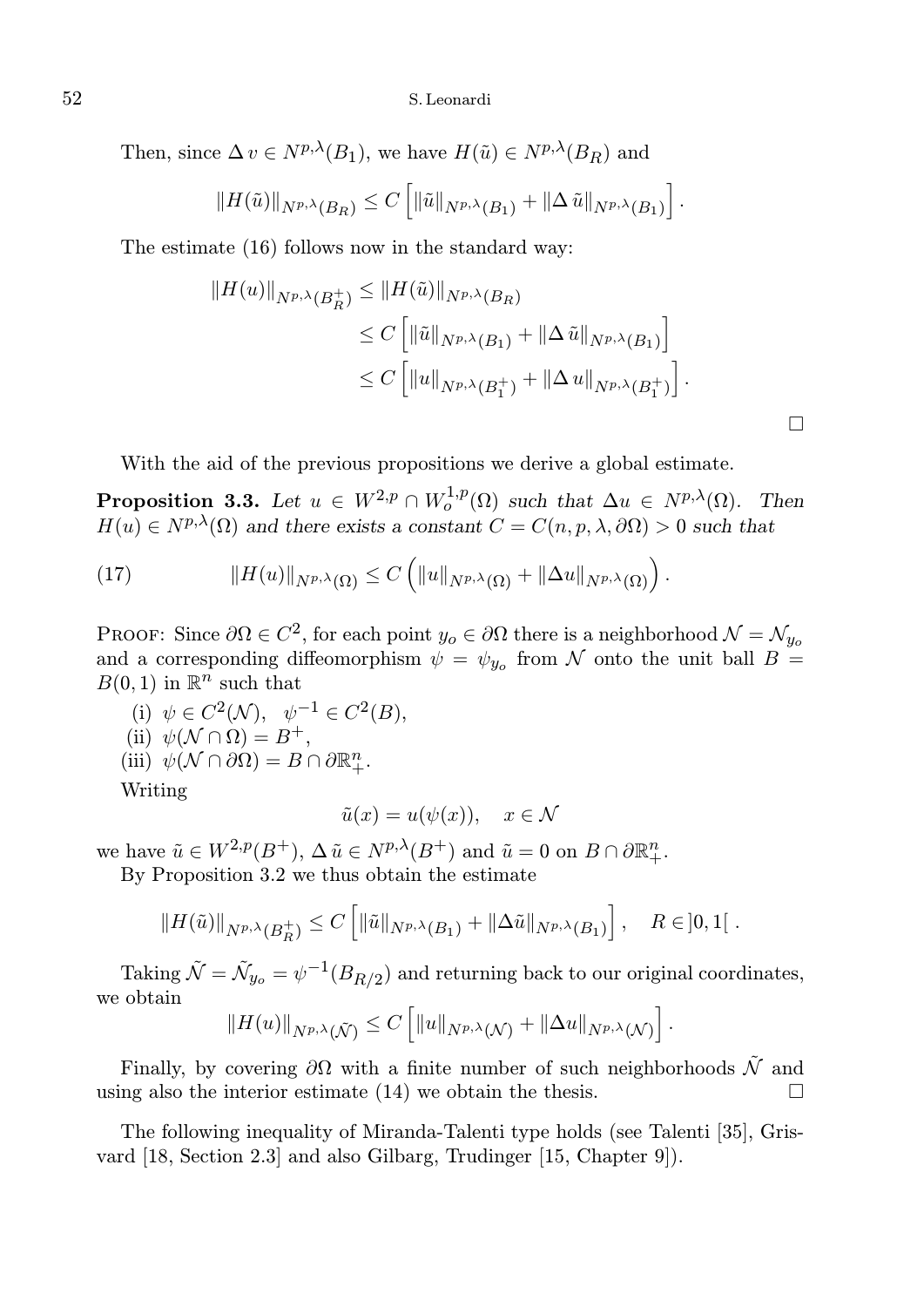**Theorem 3.2.** There exists a constant  $C_{MT} = C_{MT}(n, p, \lambda, \partial\Omega) > 0$  such that, for any  $u \in W^{2,p,(\lambda)} \cap W^{1,p}_o(\Omega)$  (<sup>5</sup>), we have

(18) 
$$
||u||_{W^{2,p,(\lambda)} \cap W_o^{1,p}(\Omega)} \leq C_{MT} ||\Delta u||_{N^{p,\lambda}(\Omega)}.
$$

PROOF: Since  $N^{p,\lambda}(\Omega) \subset L^p(\Omega)$  (<sup>6</sup>) the Laplace operator

 $\Delta: W^{2,p}\cap W^{1,p}_o(\Omega)\to N^{p,\lambda}(\Omega)$ 

is a bijection. Moreover, by virtue of Proposition 3.3

$$
\Delta: W^{2,p,(\lambda)} \cap W^{1,p}_o(\Omega) \to N^{p,\lambda}(\Omega),
$$

is also a bijection.

On the other hand, being

$$
\left\|\Delta u\right\|_{N^{p,\lambda}(\Omega)} \leq \left\|u\right\|_{W^{2,p,(\lambda)}\cap W_o^{1,p}(\Omega)},
$$

it follows that

$$
\Delta: W^{2,p,(\lambda)} \cap W^{1,p}_o(\Omega) \to N^{p,\lambda}(\Omega)
$$

is continuous and thus, by the "open mapping" Theorem, also  $\Delta^{-1}$  is continuous, i.e.

$$
\left\|\Delta^{-1}(\Delta u)\right\|_{W^{2,p,(\lambda)}\cap W_o^{1,p}(\Omega)} \leq C_{MT}\left\|\Delta u\right\|_{N^{p,\lambda}(\Omega)}.
$$

### 4. Applications to elliptic equations

Let us now consider the question of existence and uniqueness in  $W^{2,p,(\lambda)}$  $W_0^{1,p}(\Omega)$  of the solution to the Dirichlet problem:

(19) 
$$
\begin{cases} E(u) \equiv \sum_{i,j=1}^{n} a_{ij}(x) \frac{\partial^2 u}{\partial x_i \partial x_j} = f(x) \in N^{p,\lambda}(\Omega) & \text{in } \Omega \\ u = 0 & \text{on } \partial \Omega. \end{cases}
$$

The structural hypotheses on the operator  $E$  (see Cordes [10], [11], [12], Talenti [35], Giusti [16], Campanato, Cannarsa [8], Campanato [6] and also Guglielmino [19], Nicolosi [28]) are:

<sup>&</sup>lt;sup>5</sup> Due to inequality (11) we can equip  $W^{2,p,(\lambda)} \cap W^{1,p}_o(\Omega)$  with the norm (3).

<sup>6</sup> See Proposition 2.1.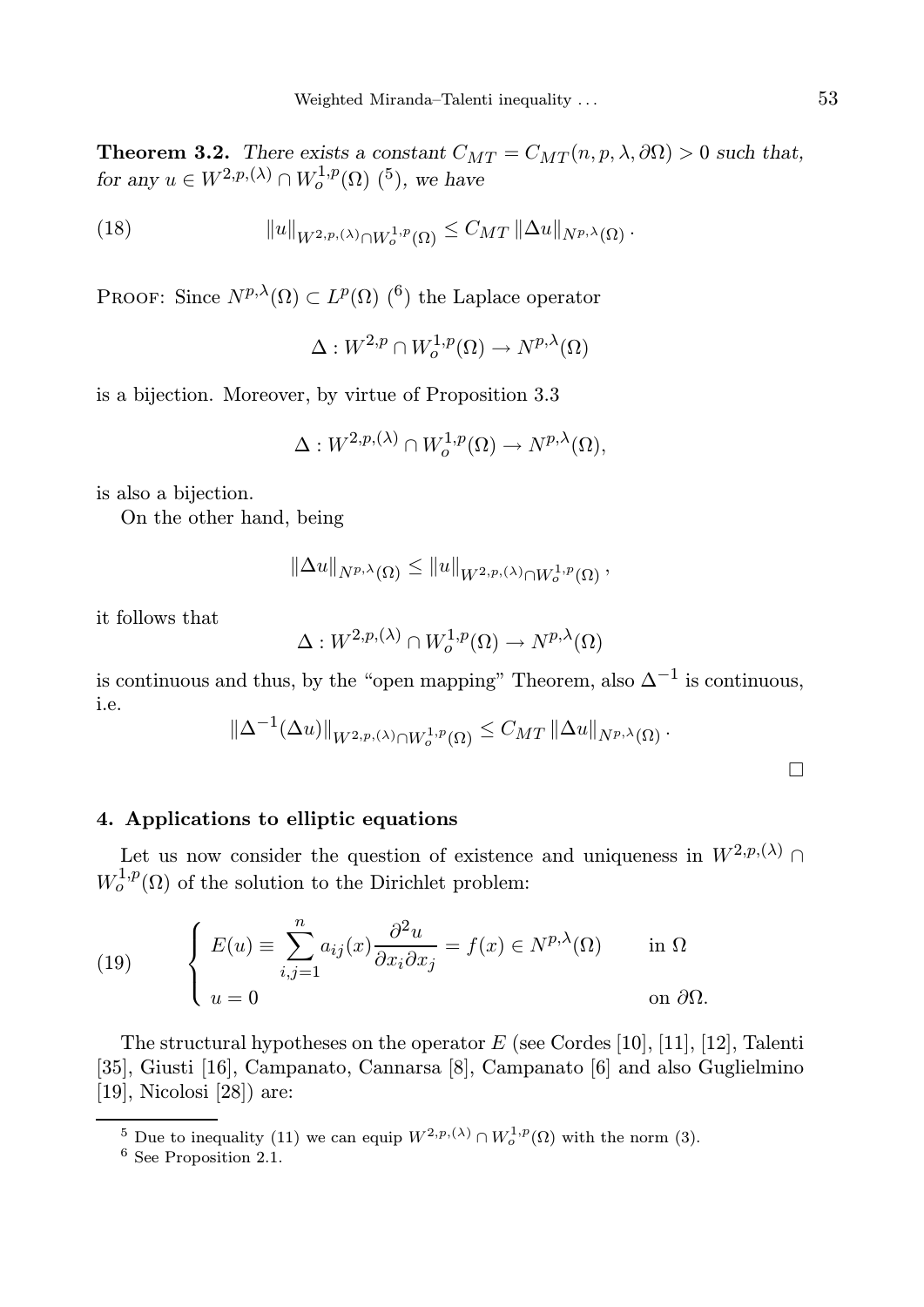- (a)  $a_{ij}(x) \in L^{\infty}(\Omega)$ ,  $a_{ij}(x) = a_{ji}(x)$   $i, j = 1, 2, ..., n;$
- (b) (Strong ellipticity condition) there exists a constant  $\nu > 0$  such that

(20) 
$$
\sum_{i,j=1}^n a_{ij}(x)\xi_i\xi_j \ge \nu|\xi|^2 \quad \text{a.a. } x \in \Omega, \ \ \forall \xi \in \mathbb{R}^n;
$$

(c) (Cordes-type condition) there exists a constant  $K \in [0,1]$  such that

(21) 
$$
\frac{\left(\sum_{i=1}^{n} a_{ii}(x)\right)^2}{\sum_{i,j=1}^{n} (a_{ij}(x))^2} \ge n - \frac{K^2}{C_{MT}^2} \quad \text{a.a. } x \in \Omega.
$$

Existence-uniqueness of the solution in the space  $W^{2,2}\cap W^{1,2}_o(\Omega)$  and regularity of its second derivatives in the classical Morrey space  $L^{2,\lambda}(\Omega)$  for such a class of elliptic equations have been studied respectively by Talenti [35] and by Talenti [36], Giusti [16], [17]; while in the case of a generic  $p \in ]1, +\infty[$ , as far as the author is aware, until now only existence-uniqueness of the solution in the space  $W^{2,p} \cap W^{1,p}_o(\Omega)$  have been studied by Pucci [29] and Campanato [4], [5], [6] (see also Pucci, Talenti [30]).

It is our aim to prove global regularity in  $N^{p,\lambda}(\Omega)$  of the second derivatives of the solution to the problem (19).

Before proving the above stated result we will premise some remarks.

Remark 4.1. Hypothesis (20) implies that

(22) 
$$
\sum_{i=1}^{n} a_{ii}(x) \ge n \nu.
$$

Moreover, by Cauchy-Schwartz inequality we infer

(23) 
$$
\sum_{i=1}^{n} a_{ii}(x) = \sum_{i,j=1}^{n} a_{ij}(x) \, \delta_{ij} \leq \sqrt{n} \left( \sum_{i,j=1}^{n} (a_{ij}(x))^2 \right)^{1/2}.
$$

The above two inequalities yield

(24) 
$$
\sum_{i,j=1}^{n} (a_{ij}(x))^2 \ge n \nu^2.
$$

From (a),  $(22)$ ,  $(23)$  and  $(24)$  we deduce that the function

(25) 
$$
a(x) = \frac{\sum_{i=1}^{n} a_{ii}(x)}{\sum_{i,j=1}^{n} (a_{ij}(x))^2}
$$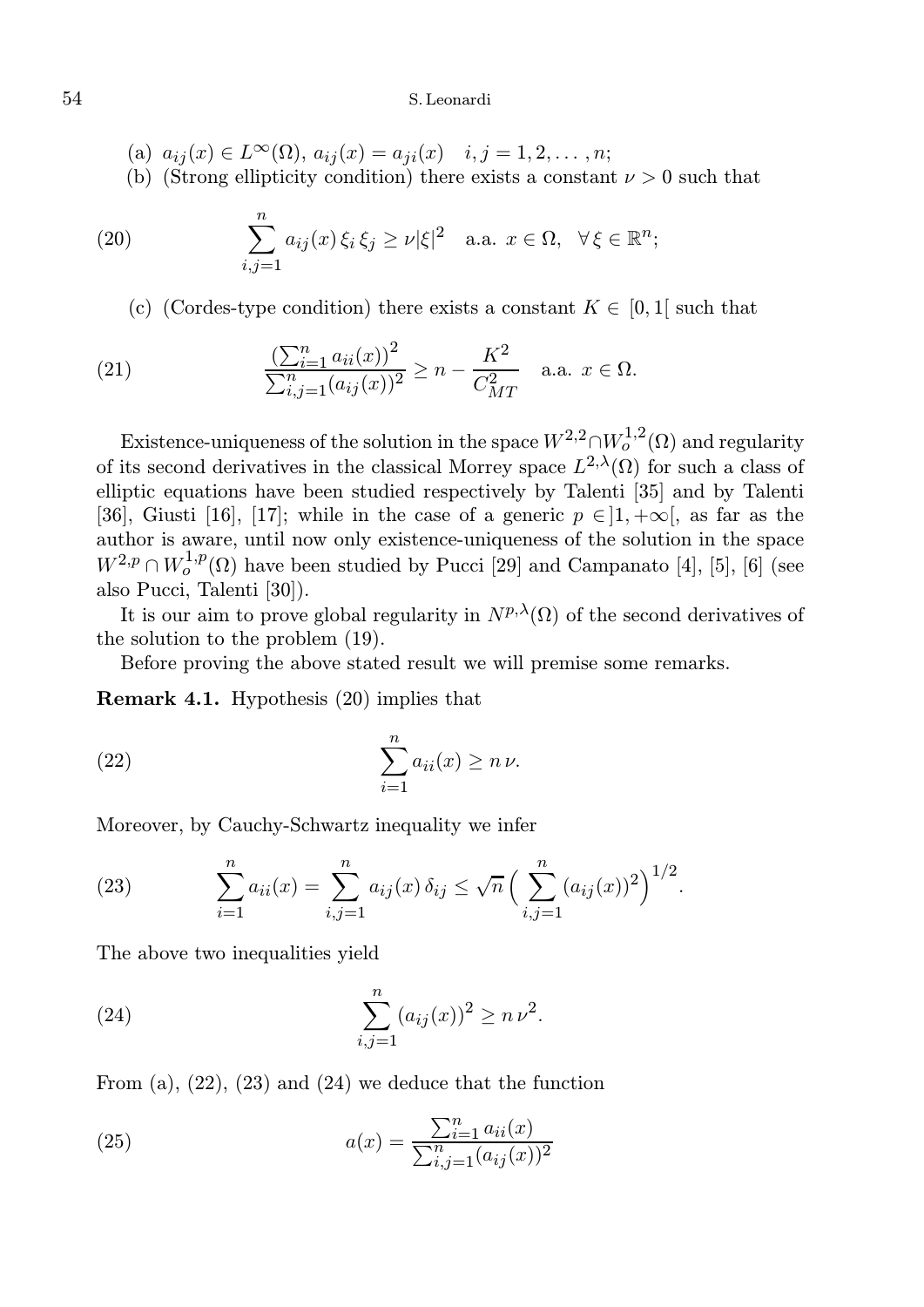is measurable, strictly positive and bounded a.e. in  $\Omega$  ( $\bar{7}$ ) (see also Giusti [16, p. 368] and Campanato, Cannarsa [8, pp. 1378–1379]).

Now, using the Lax-Milgram type Theorem of [21] (see also Campanato [5], [6], [7]) we prove the following theorem:

**Theorem 4.1.** Let  $f \in N^{p,\lambda}(\Omega)$  and let conditions (a),(b),(c) be satisfied. Then there exists a unique solution u of the problem

(26) 
$$
\begin{cases} u \in W^{2,p,(\lambda)} \cap W^{1,p}_o(\Omega) \\ \sum_{i,j=1}^n a_{ij}(x) \frac{\partial^2 u}{\partial x_i \partial x_j} = f(x). \end{cases}
$$

Moreover we have the estimate

(27) 
$$
||u||_{W^{2,p,(\lambda)} \cap W^{1,p}_o(\Omega)} \leq \frac{C_{MT}}{\nu(1-K)} ||f||_{N^{p,\lambda}(\Omega)}.
$$

PROOF: Fixed  $f \in N^{p,\lambda}(\Omega)$ , let us observe that, by virtue of Remark 4.1, problem (26) is equivalent to problem

(28) 
$$
\begin{cases} u \in W^{2,p,(\lambda)} \cap W^{1,p}_o(\Omega) \\ A(u) \equiv \sum_{i,j=1}^n a(x) a_{ij}(x) \frac{\partial^2 u}{\partial x_i \partial x_j} = a(x) f(x). \end{cases}
$$

We will prove that the operator  $A$  is "near" by the Laplace operator

$$
\Delta: W^{2,p,(\lambda)} \cap W^{1,p}_o(\Omega) \to N^{p,\lambda}(\Omega).
$$

 $7$  By (23) and (24) we get

$$
a(x) = \frac{\sum_{i=1}^{n} a_{ii}(x)}{(\sum_{i,j=1}^{n} (a_{ij}(x))^2)^{1/2}} \frac{1}{(\sum_{i,j=1}^{n} (a_{ij}(x))^2)^{1/2}} \leq \frac{1}{\nu}.
$$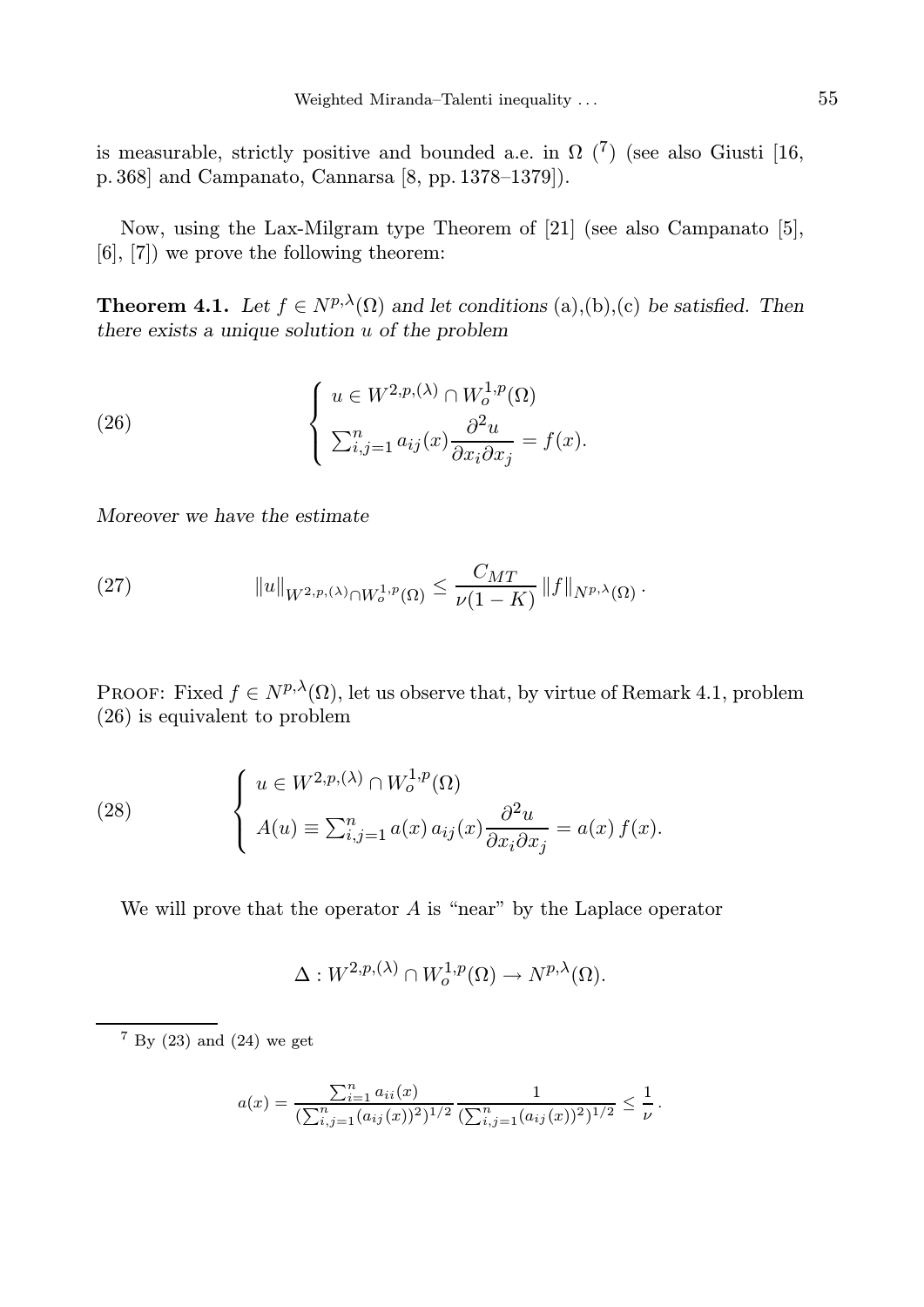In fact, for any  $u \in W^{2,p,(\lambda)} \cap W^{1,p}_o(\Omega)$ , we have (29)

$$
\|\Delta u - \sum_{i,j=1}^{n} a(x) a_{ij}(x) \frac{\partial^2 u}{\partial x_i \partial x_j} \|_{N^{p,\lambda}(\Omega)}
$$
\n
$$
= \|\sum_{i,j=1}^{n} (\delta_{ij} - a(x) a_{ij}(x)) \frac{\partial^2 u}{\partial x_i \partial x_j} \|_{N^{p,\lambda}(\Omega)}
$$
\n
$$
\leq \|\left[\sum_{i,j=1}^{n} (\delta_{ij} - a(x) a_{ij}(x))^2\right]^{1/2} \left[\sum_{i,j=1}^{n} \left(\frac{\partial^2 u}{\partial x_i \partial x_j}\right)^2\right]^{1/2} \|_{N^{p,\lambda}(\Omega)}
$$
\n
$$
= \|\left[n - 2\sum_{i=1}^{n} a(x) a_{ii}(x) + \sum_{i,j=1}^{n} (a(x) a_{ij}(x))^2\right]^{1/2} \left[\sum_{i,j=1}^{n} \left(\frac{\partial^2 u}{\partial x_i \partial x_j}\right)^2\right]^{1/2} \|_{N^{p,\lambda}(\Omega)}
$$
\n
$$
= \|\left[n - \frac{\left(\sum_{i=1}^{n} a_{ii}(x)\right)^2}{\sum_{i,j=1}^{n} (a_{ij}(x))^2}\right]^{1/2} \left[\sum_{i,j=1}^{n} \left(\frac{\partial^2 u}{\partial x_i \partial x_j}\right)^2\right]^{1/2} \|_{N^{p,\lambda}(\Omega)}
$$
\n
$$
\leq \frac{K}{C_{MT}} \|H(u)\|_{N^{p,\lambda}(\Omega)}
$$

where we have exploited Cauchy-Schwartz inequality, the definition of  $a(x)$  and hypotheses  $(a)$ ,  $(21)$ .

From (29) and (18) we deduce

(30) 
$$
\|\Delta u - A(u)\|_{N^{p,\lambda}(\Omega)} \leq K \|\Delta u\|_{N^{p,\lambda}(\Omega)}.
$$

Thus from the Theorem in [21] it follows that there exists a unique  $u \in$  $W^{2,p,(\lambda)} \cap W^{1,p}_o(\Omega)$  which satisfies equation (26).

To prove the required estimate for the solution  $u$  we will argue in the following way:

(31)  

$$
\|\Delta u\|_{N^{p,\lambda}(\Omega)} \leq \|\Delta u - A(u)\|_{N^{p,\lambda}(\Omega)}
$$

$$
+ \left\|\sum_{i,j=1}^n a(x) a_{ij}(x) \frac{\partial^2 u}{\partial x_i \partial x_j}\right\|_{N^{p,\lambda}(\Omega)}
$$

$$
\leq K \|\Delta u\|_{N^{p,\lambda}(\Omega)} + 1/\nu \|f\|_{N^{p,\lambda}(\Omega)}
$$

from which it follows

(32) 
$$
\|\Delta u\|_{N^{p,\lambda}(\Omega)} \leq \frac{1}{\nu(1-K)} \|f\|_{N^{p,\lambda}(\Omega)}.
$$

Combining together (18) and (32) we get (27).  $\Box$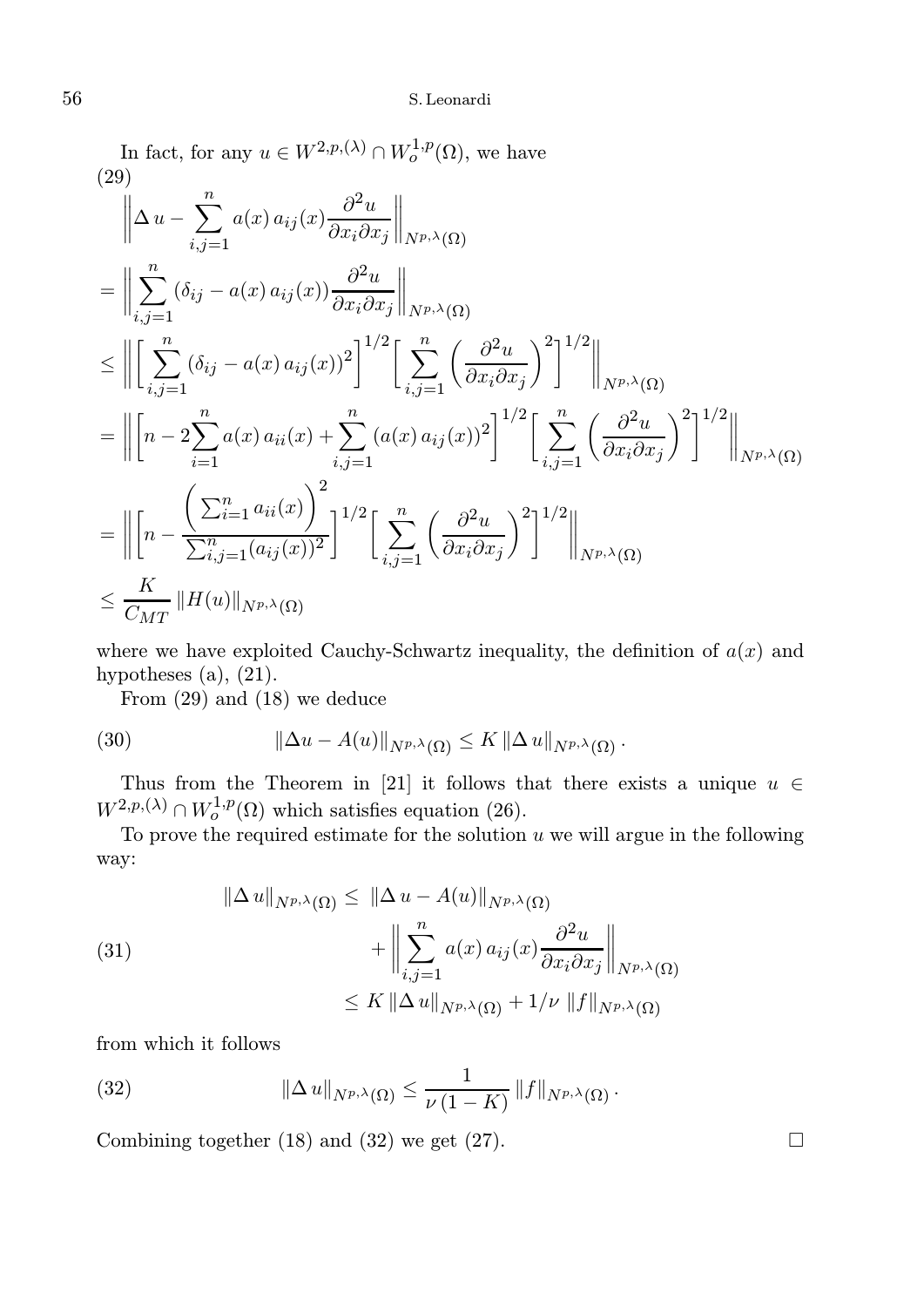Corollary 4.1. Let the hypotheses of Theorem 4.1 be satisfied.

- (i) If  $1 < p \le n$ ,  $n p < \lambda < n$ , then  $Du \in C^{0,\mu}(\overline{\Omega})$  with  $\mu = 1 \frac{n \lambda}{p}$ ;
- (ii) if  $p > n$ ,  $0 \leq \lambda < n$ , then  $Du \in C^{0,\mu}(\overline{\Omega})$  with  $\mu = 1 \frac{n}{p}$ .

**Remark 4.2.** Given a function  $\psi \in W^{2,p,(\lambda)}(\Omega)$ , the result of Theorem 4.1 can be readily extended to the nonhomogeneous Dirichlet problem

$$
\begin{cases}\n u \in W^{2,p,(\lambda)}(\Omega) \\
 \sum_{i,j=1}^{n} a_{ij}(x) \frac{\partial^2 u}{\partial x_i \partial x_j} = f(x) \in N^{p,\lambda}(\Omega) \\
 u - \psi \in W^{2,p,(\lambda)} \cap W^{1,p}_o(\Omega)\n\end{cases}
$$

just observing that the previous problem is equivalent to the following one

$$
\begin{cases} w \in W^{2,p,(\lambda)} \cap W^{1,p}_o(\Omega) \\ \sum_{i,j=1}^n a_{ij}(x) \frac{\partial^2 w}{\partial x_i \partial x_j} = f(x) - \sum_{i,j=1}^n a_{ij}(x) \frac{\partial^2 \psi}{\partial x_i \partial x_j}. \end{cases}
$$

Remark 4.3. Let us consider the fully nonlinear second order elliptic operator of "quasi-basic" type

$$
A(u) = a(x, H(u))
$$

where

$$
x \in \Omega, \ u : \Omega \to \mathbb{R}^N \quad (N \in \mathbb{N}),
$$

 $a(x,\xi)$  is a vector of  $\mathbb{R}^N$ , measurable in x and continuous in  $\xi$  such that  $a(x,0) = 0$ , elliptic in the sense of the definition  $(A_q)$  of Campanato [6], i.e. there exist three constants  $\alpha$ ,  $\gamma$ ,  $\delta$ , with  $\gamma + \delta < 1$ , such that  $\forall x \in \Omega$  and  $\forall \xi, \tau \in \mathbb{R}^{n^2 N}$ 

$$
\left\| \sum_{i} \xi_{ii} - \frac{\alpha}{C(q)} [a(x,\xi + \tau) - a(x,\tau)] \right\|_{\mathbb{R}^N} \leq \frac{\gamma^{\frac{q+1}{q}}}{C(q)} \|\xi\| + \delta^{\frac{q+1}{q}} \left\| \sum_{i} \xi_{ii} \right\| \tag{8}
$$

With a few formal adjustments the above result can as well be extended to quasi-basic operators just substituting the constant  $C(q)$  by the constant  $C_{MT}$ from Theorem 3.2.

Acknowledgments. The author wishes to thank Professors F. Guglielmino, J. Nečas, F. Nicolosi and E.M. Stein for their interest in this work.

<sup>&</sup>lt;sup>8</sup>  $C(q)$  is the constant of the unweighted (i.e.  $\lambda = 0$ ) Miranda-Talenti inequality.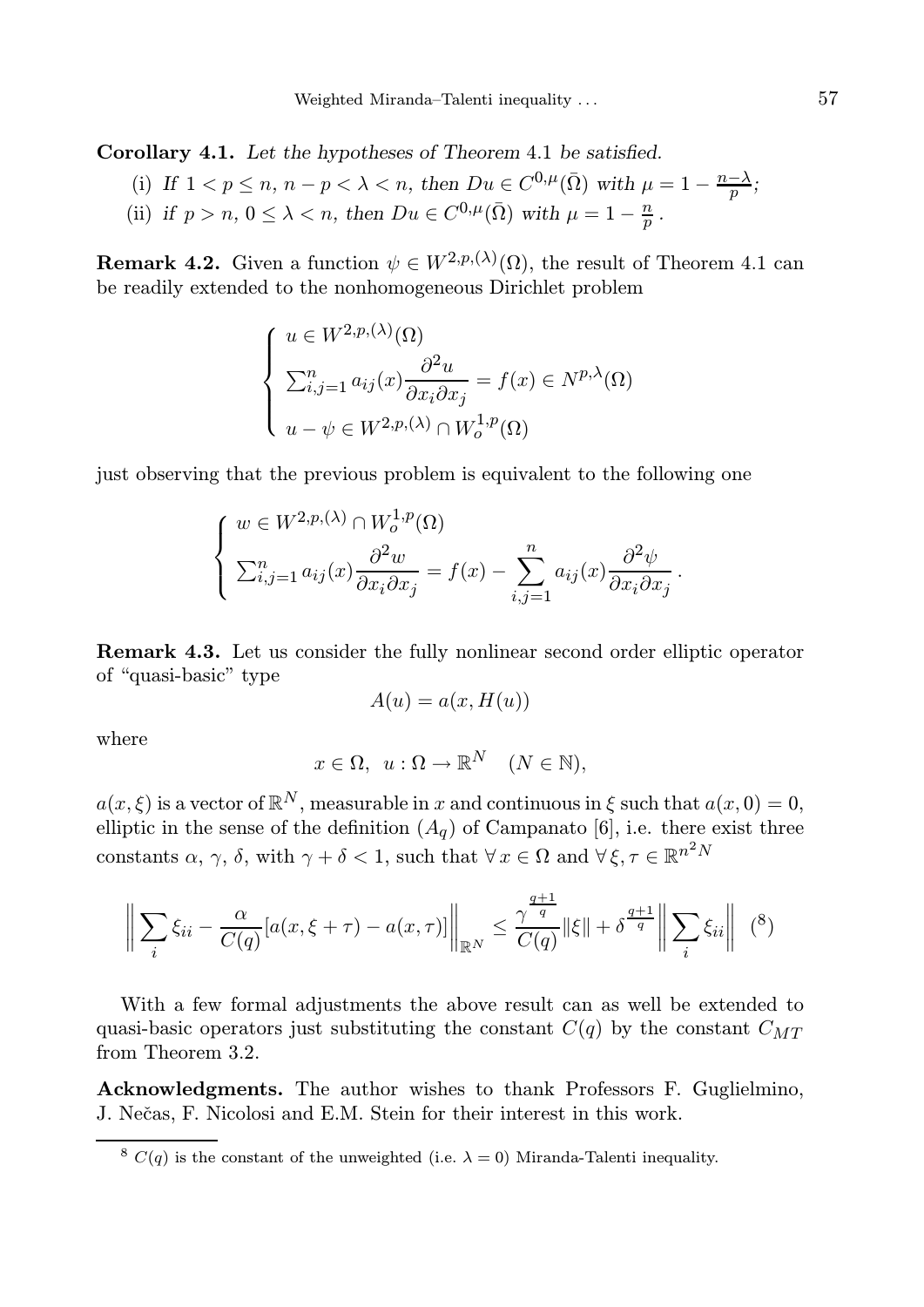#### **REFERENCES**

- [1] Adams R.A., Sobolev Spaces, Academic Press Inc., Orlando, 1977.
- [2] Brezis H., Analisi Funzionale, Liguori Editore, Napoli, 1986.
- [3] Campanato S., Maggiorazioni interpolatorie negli spazi  $H^{m,p}_\lambda(\Omega)$ , Ann. Mat. Pura Appl. Ser. IV LXXV (1967), 261-276.
- [4] Campanato S., Un risultato relativo ad equazioni ellittiche del secondo ordine di tipo non *variazionale*, Ann. Scuola. Norm. Sup. Pisa (III)  $\bold{XXI}$  Fasc. IV (1967), 701–707.
- [5] Campanato S., Non variational differential systems. A condition for local existence and uniqueness, Proceedings of the Caccioppoli Conference (1989), Ricerche di Matem., Suppl.,  $\mathbf{XL}$  (1991), 129–140.
- [6] Campanato S., On the condition of nearness between operators, Ann. Mat. Pura Appl. Ser. IV CLXVII (1994), 243-256.
- [7] Campanato S., Attuale formulazione della teoria degli operatori vicini e attuale definizione di operatore ellittico, Le Matematiche  $LI(1996)$ , no. 2, 291–298.
- [8] Campanato S., Cannarsa P., Second order nonvariational elliptic systems, Bollettino U.M.I. (5) 17-B (1980), 1365-1394.
- [9] Coifman R.R., Fefferman C., Weighted norm inequalities for maximal functions and sinqular integrals, Studia Math.  $51$  (1974), 241–250.
- [10] Cordes H.O., Über die erste Rundwertaufgabe bei quasi linearen Differential gleichungen zweiter Ordunung in mehr als zwei Variablen Math. Ann. 131 (1956), 278–312.
- [11] Cordes H.O., Vereinfachter Beweis der Existenz einer Apriori-Holderkonstanten, Math. Ann. 138 (1959), 155–178.
- [12] Cordes H.O., Zero order a priori estimates for solution of elliptic differential equations, Proc. of Symposia in Pure Math. IV, pp. 157–166, 1961.
- [13] García-Cuerva J., Rubio de Francia J.L., Weighted Norm Inequalities and Related Topics, North Holland Math. Studies 116, Amsterdam, 1985.
- [14] Giaquinta M., Multiple Integrals in the Calculus of Variations and Nonlinear Elliptic Systems, Annals of Math. Studies, vol. 105 Princeton University Press, Princeton, 1983.
- [15] Gilbarg D., Trudinger N.S., Elliptic Partial Differential Equations of Second Order, Second Edit., Springer Verlag, 1983.
- [16] Giusti E., Sulla regolarità delle soluzioni di una classe di equazioni ellittiche, Rend. Sem. Matem. Univ. Padova **XXXIX** (1967), 362-375.
- [17] Giusti E., Equazioni Ellittiche del Secondo Ordine, Pitagora Editrice, Bologna, 1978.
- [18] Grisvard P., Elliptic Problems in Nonsmooth Domains, Monographs and Studies in Mathematics 24, Pitman (Advanced Publishing Program), Boston, 1985.
- [19] Guglielmino F., Nuovi contributi allo studio delle equazioni paraboliche del secondo ordine di tipo non variazionale, Ricerche di Matem. 14 (1965), 124–144.
- [20] Koshelev A.I., Regularity Problem for Quasilinear Elliptic and Parabolic Systems, Springer Verlag, 1995.
- [21] Leonardi S., On the Campanato nearness condition, Le Matematiche **48.1** (1993), 179–181.
- [22] Leonardi S., Remarks on the Regularity of Solutions of Elliptic Systems, Kluwer Academic/Plenum Publishers, pp. 325–344, New York, 1999.
- [23] Miranda C., Istituzioni di Analisi Funzionale Lineare, U.M.I. 1978.
- [24] Muckenhoupt B., Weighted norm inequalities for the Hardy maximal function, Trans. Amer. Math. Soc. 165 (1972), 207–226.
- [25] Muckenhoupt B., Whedeen R.L., Weighted norm inequalities for singular and fractional integrals, Trans. Amer. Math. Soc. 161 (1971), 249-258.
- [26] Murthy M.K.V., Stampacchia G., Boundary value problems for some degenerate-elliptic operators, Ann. Mat. Pura Appl. Ser. IV 80 (1968), 1–122.